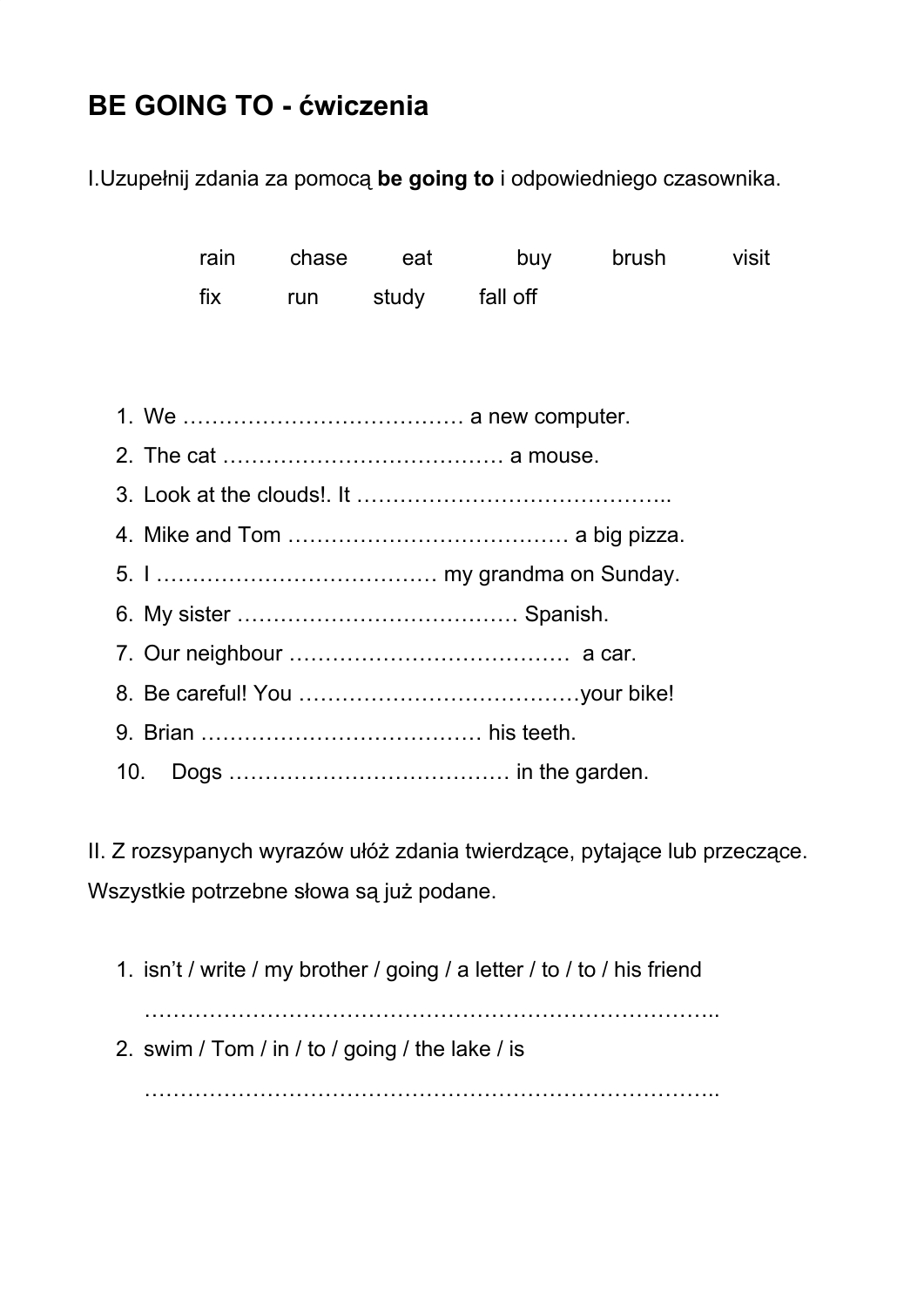3. you / are / to / new / earrings / buy / going / ? …………………………………………………………………….. 4. aren't / us / friends / going / to / my / visit …………………………………………………………………….. 5. my / is / jump / cat / going / the bed / onto / to …………………………………………………………………….. 6. the theatre / Ola / going / Tom / go / are / and / to / to / ? …………………………………………………………………….. 7. help / brother / going / is / your / to / me / ? …………………………………………………………………….. 8. to / am / study / I / going / not / French. …………………………………………………………………….. 9. you / what / to / going / are / do / ? …………………………………………………………………….. 10. isn't / tidy / he / to / his bedroom / going ……………………………………………………………………..

III. Zadaj pytania o podkreśloną część zdania. Rozpocznij od jednego z podanych wyrazów

who, how many, when, who, where, what, what, why,

1. His uncle is going to visit his relatives. ……………………………………………………………….. 2. They're going to sing a new song. ……………………………………………………………….. 3. Tom is going to give Ola a present. ………………………………………………………………..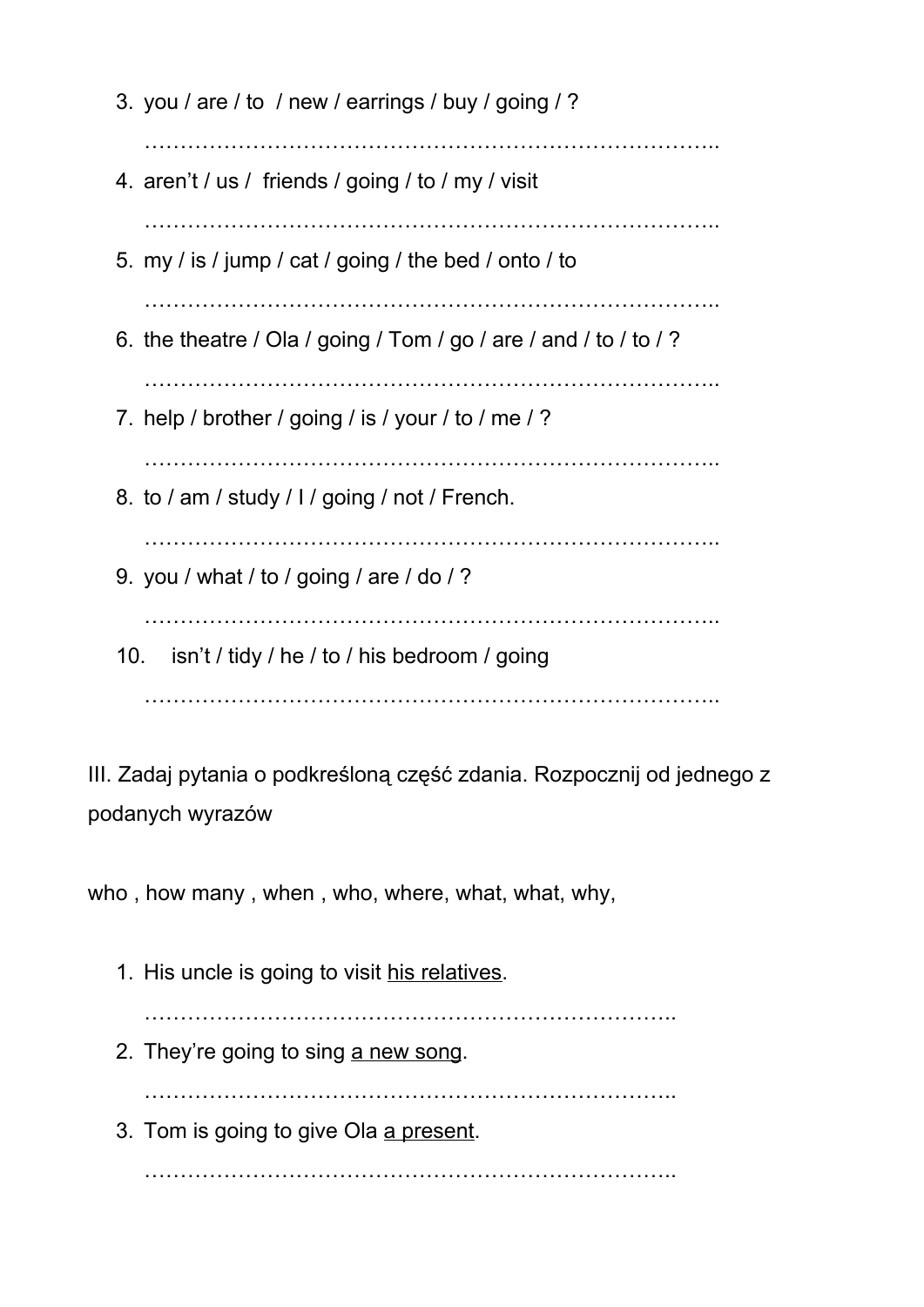- 4. They're going to go to the cinema on Monday.
- ………………………………………………………………..
- 5. My mum is going to go to France.

………………………………………………………………..

6. They are going to eat a pizza because they are hungry.

………………………………………………………………..

7. Wendy is going to watch a film on TV.

………………………………………………………………..

8. My father is going to buy seventeen lollipops for children.

………………………………………………………………..